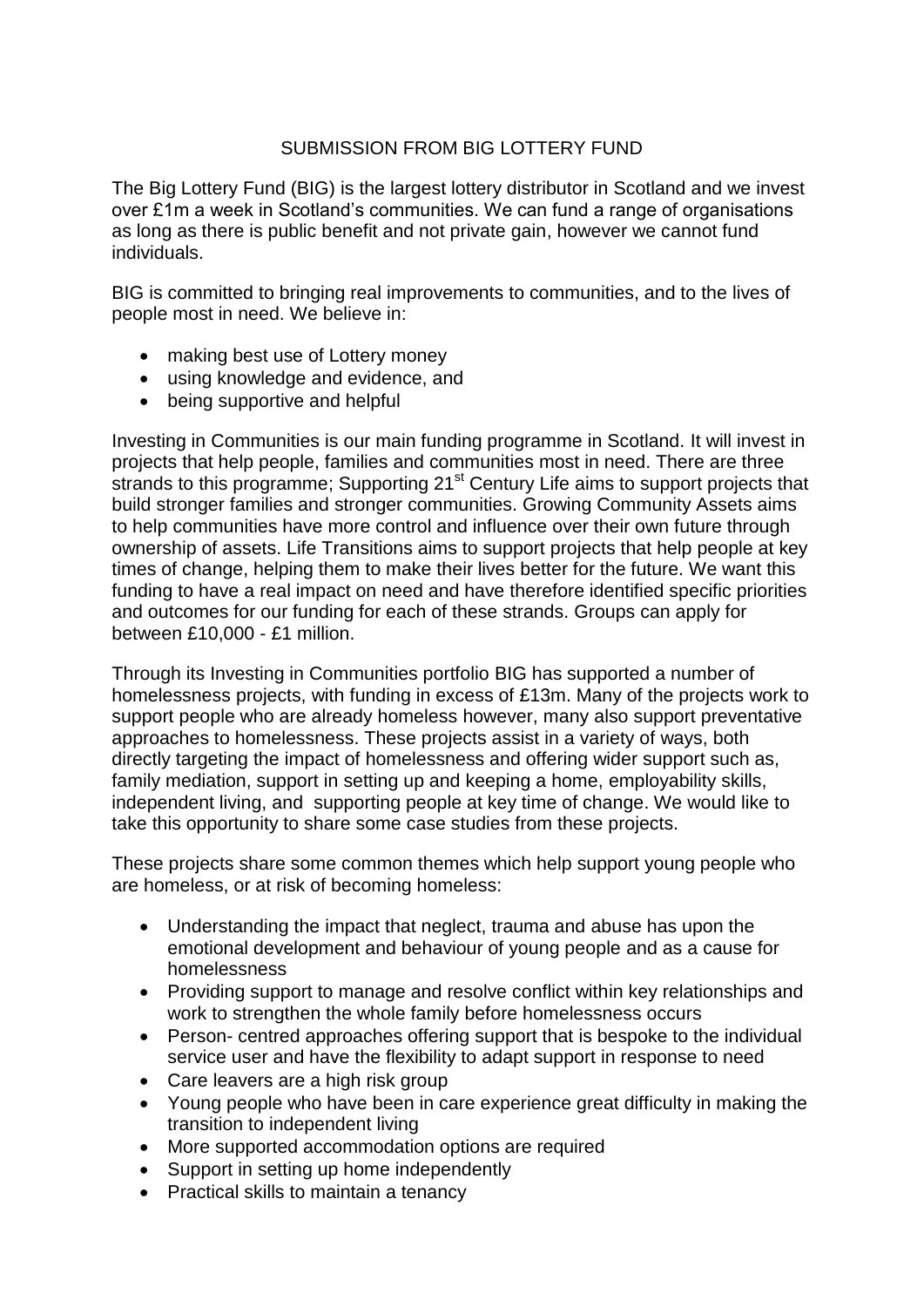**Shelter** has just received £694,985 grant for a three year project that will benefit young people aged 14 to 24 who have run away from home or are at risk of doing so, and the siblings and families for these young people. The project will operate across Dundee, Fife, Angus and Perth and Kinross. The project will be delivered in partnership with Relationship Scotland and will work to prevent homelessness before it happens and offer practical support for young homeless people and long term tenancy sustainment and housing support.

The main theme for this project is that prevention of homelessness amongst young people needs to begin with work with children and families. The new Safe & Sound project in Tayside was developed in response to evidence that family breakdown is a key trigger for youth homelessness – children who have run away from home before they are 16 are much more likely to be homeless as young adults. The new approach being taken by Safe & Sound is threefold: mediation between young people and their families to manage and resolve conflict; support in setting up home independently for those people who are unable to return to the family following mediation; and work to strengthen the whole family to avoid a recurrence of the same issues with younger siblings.

**The Rock Trust** aim to build the social networks of young homeless people in Edinburgh, reducing social isolation, building confidence and self esteem whilst improving individuals' interpersonal, social and creative skills and has received BIG support for two projects.

Networks Project, which has now come to a close, received £214,162 and provided one-to-one support sessions, established interest groups and encouraged volunteering. This project recognised that the impact negative relationships or relationship breakdown has as a cause for homelessness, amongst young people. This in turn linked with prevention which was why they introduced a mediator into the service at the point of crisis. Alongside prevention it was recognised that relationships have an impact on long term tenancy sustainment. Having their own informal support was essential for the young people to sustain their tenancies. These relationships helped develop skills and access to education and employment. This in turn impacted positively on tenancy sustainment.

Underground Café, is a new project which recognises that a safe, youth friendly, space is essential for young people accessing homeless services. BIG is supporting this project with £625,208 of funding. The evidence which supported this application stated that once young people access mainstream homelessness services they are made vulnerable to exploitation and abuse and that young people demonstrate a fear on accessing mainstream homelessness services. Youth work is an effective model for engaging young people who have become homeless. An approach which places them at the centre, with the emphasis on them being a young person with the same difficulties and issues as other young people their age, focuses their attention on the wider issues which may have brought them to be homeless. These may be health, relationships or education. It has been found that this approach is more effective than focusing on the homelessness alone.

**Streetwork UK** received £462,468 to deliver the 'ESIST' project based in Edinburgh which is currently in year 2 of the 3 year project. The project works closely with a number of key agencies to continue to provide a one-to-one support, outreach, and advisory service for vulnerable young people with a range of complex needs